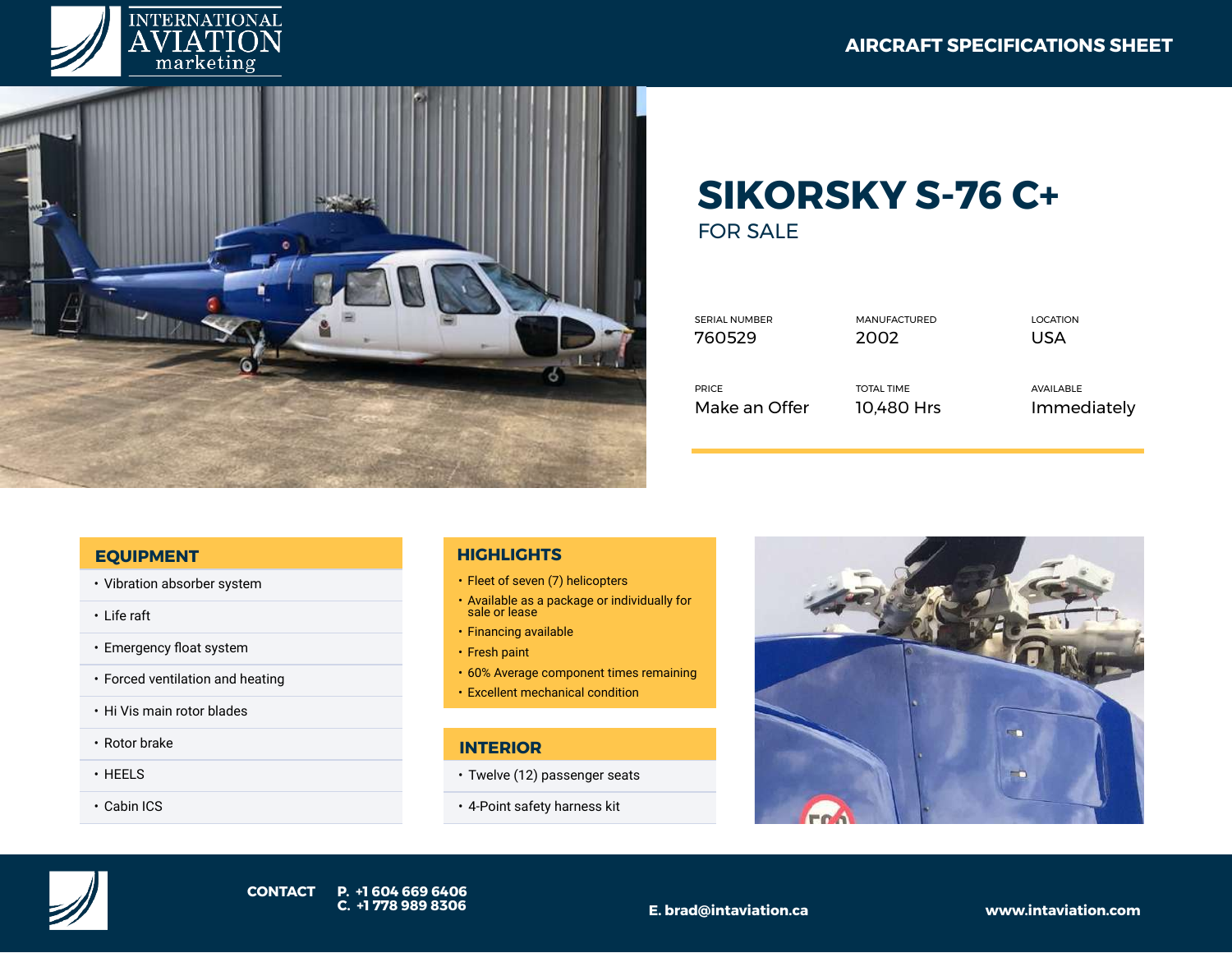

| <b>AVIONICS</b>          |                      |
|--------------------------|----------------------|
| • Dual VHF COMM          | Collins VHF 22A      |
| · Dual flight computer   | Honeywell SPZ 7600   |
| $\cdot$ DME              | Collins DME 42       |
| $\cdot$ ADF              | Collins ADF-462      |
| • Dual NAV/VOR           | Collins VIR 32       |
| • Dual EFIS              | Honeywell DC-811     |
| · Transponder            | Trig TT22            |
| · Altimeter              | Aerosonic            |
| $\cdot$ RDAU             | Parker / Gull        |
| $\cdot$ ADELT            | Techtest 503-24-A    |
| $\cdot$ CVR/FDR          | L3 FA2100 CVDR       |
| · Dual air data computer | Penny & Giles        |
| · Dual symbol generator  | Honeywell SG-705     |
| • Dual AHRU              | LiteF LCR-92A        |
| · Audio panel            | DB 380               |
| $\cdot$ EGPWS            | Honeywell MK XXII    |
| • 2nd Radar altimeter    | Collins ALI-55A      |
| • Weather radar          | Honeywell Primus 660 |
| $\cdot$ GPS              | Garmin GNS530W       |
| $\cdot$ QAR              |                      |

• TCAS *L3 Skywatch 497*